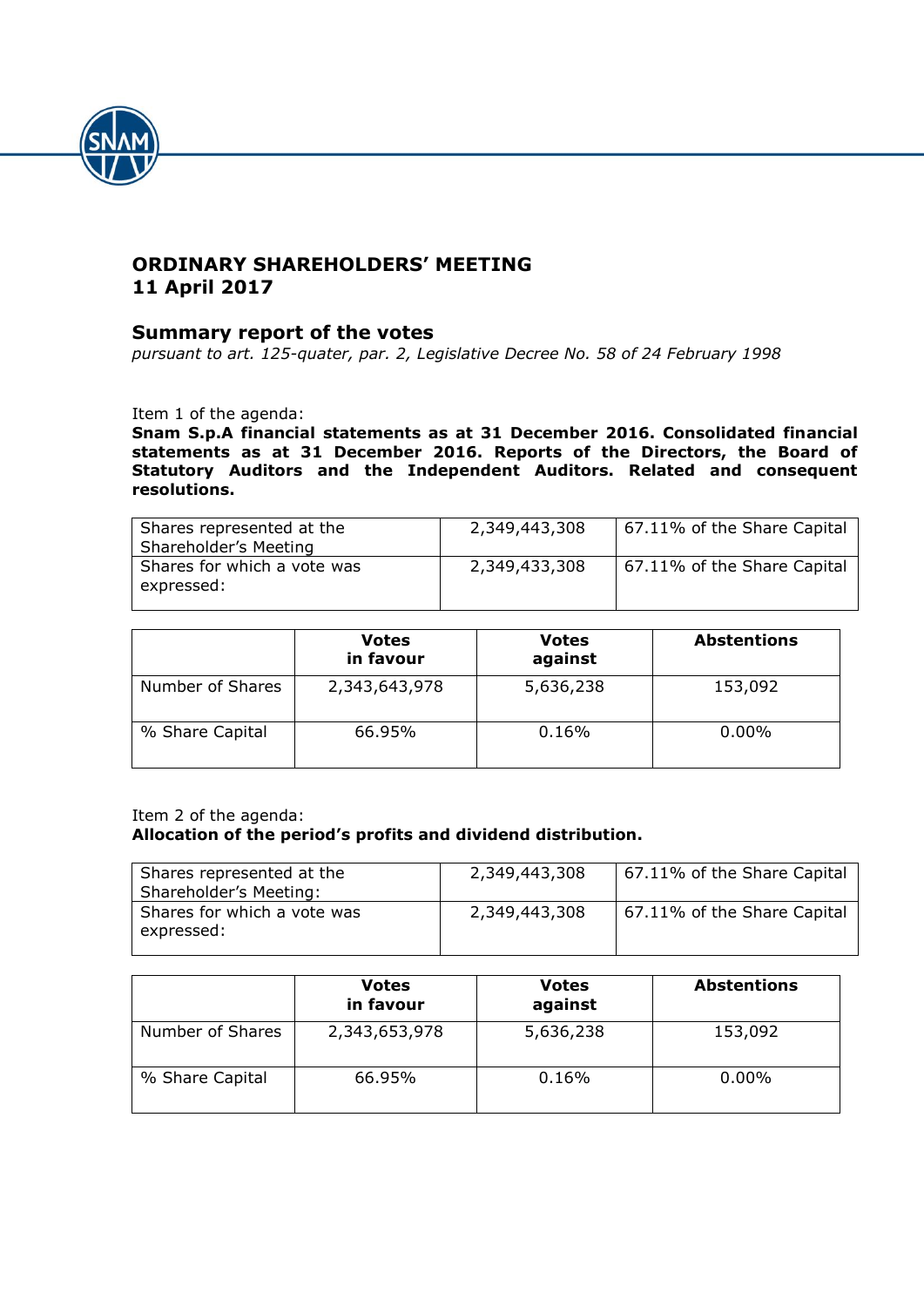

### Item 3 of the agenda: **Authorisation to purchase and dispose of treasury shares.**

| Shares represented at the<br>Shareholder's Meeting: | 2,349,443,308 | 67.11% of the Share Capital |
|-----------------------------------------------------|---------------|-----------------------------|
| Shares for which a vote was<br>expressed            | 2,349,443,308 | 67.11% of the Share Capital |

|                  | <b>Votes</b><br>in favour | <b>Votes</b><br><b>Against</b> | <b>Abstentions</b> |
|------------------|---------------------------|--------------------------------|--------------------|
| Number of Shares | 2,272,312,037             | 55,053,037                     | 22,078,234         |
| % Share Capital  | 64.91%                    | 1.57%                          | 0.63%              |

### Item 4 of the agenda:

### **2017-2019 Long term share incentive plan. Related and consequent resolutions.**

| Shares represented at the<br>Shareholder's Meeting: | 2,349,443,308 | 67.11% of the Share Capital |
|-----------------------------------------------------|---------------|-----------------------------|
| Shares for which a vote was<br>expressed            | 2,349,443,308 | 57.11% of the Share Capital |

|                  | <b>Votes</b><br>in favour | <b>Votes</b><br>against | <b>Abstentions</b> |
|------------------|---------------------------|-------------------------|--------------------|
| Number of Shares | 1,893,086,945             | 455,276,341             | 1,080,022          |
| % Share Capital  | 54.08%                    | 13.01%                  | 0.03%              |

#### Item 5 of the agenda:

### **Policy on remuneration pursuant to Article 123-ter of Legislative Decree No. 58 of 24 February 1998.**

| Shares represented at the<br>Shareholder's Meeting: | 2,349,443,308 | 67.11% of the Share Capital |
|-----------------------------------------------------|---------------|-----------------------------|
| Shares for which a vote was<br>expressed            | 2,349,443,308 | 67.11% of the Share Capital |